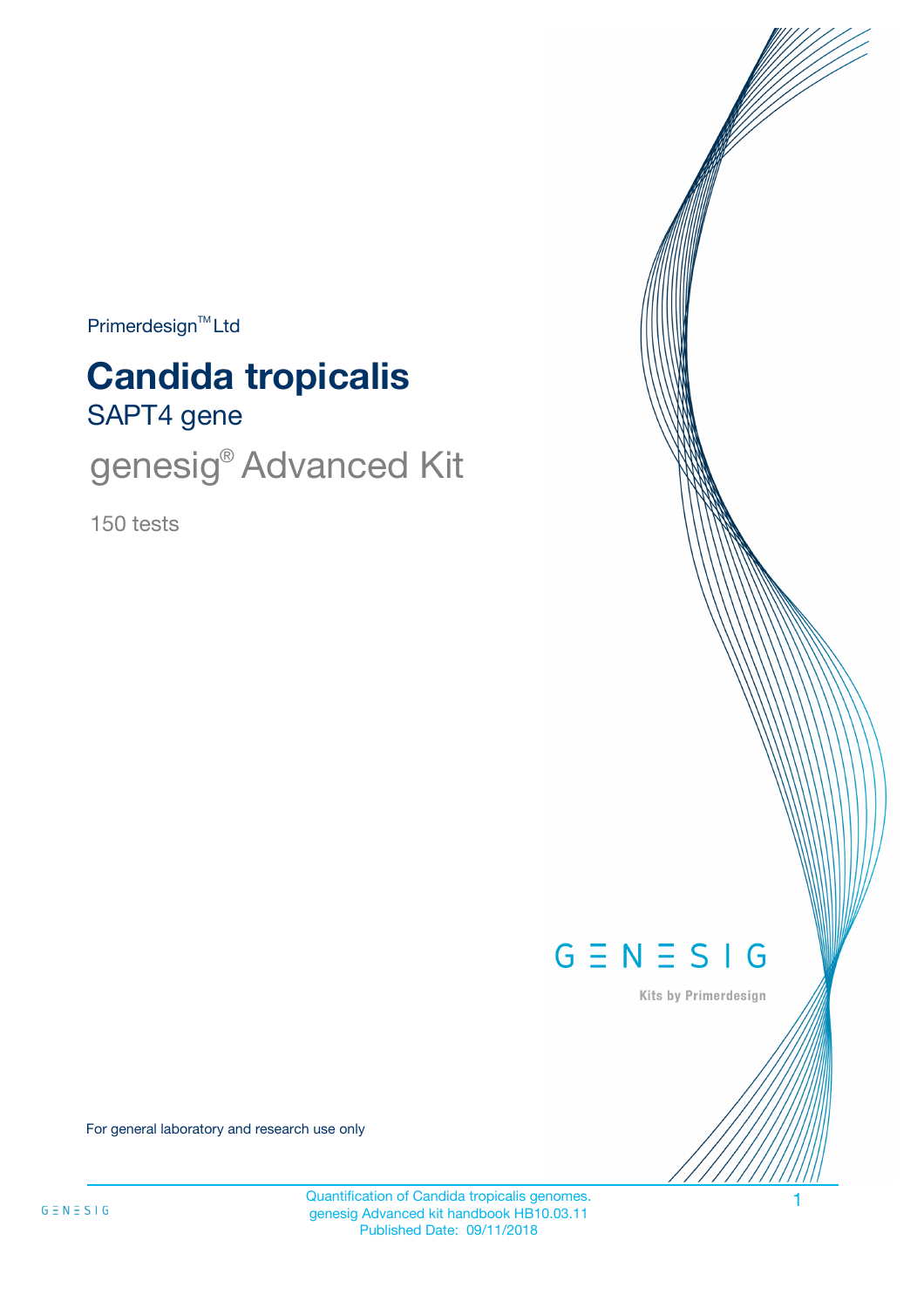## Introduction to Candida tropicalis

Candida tropicalis is a yeast pathogen in the genus Candida that appears all over the globe. It is widely distributed in tropical and subtropical marine environments, and can be cultured from fruits, faeces and soil.

Whilst in hospital, 40% of bloodstream infections are caused by species of Candida.

Species of Candida normally live in the gastrointestinal tract and on skin and do not usually cause any problems. They pose a higher risk in immunocompromised individuals. Symptoms of candidaemia can appear in the form of fever/chills, skin rash, aches and weakness to name a few. It most often develops within a week of being admitted into the intensive care unit.

C.tropicalis is most commonly isolated from blood as the cause of candidaemia. Candidaemia is a candida infection that is present in the blood stream. It can spread through the blood stream to other parts of the body, and it is then referred to as Invasive Candidaemia. In rare cases, C.tropicalis can also cause oral or vaginal thrush.

Research produced in 2016 suggests that C.tropicalis along with E.coli and S.marcescens may also contribute to Chohn's disease.

Fast and accurate detection of C.tropicalis can be extremely beneficial.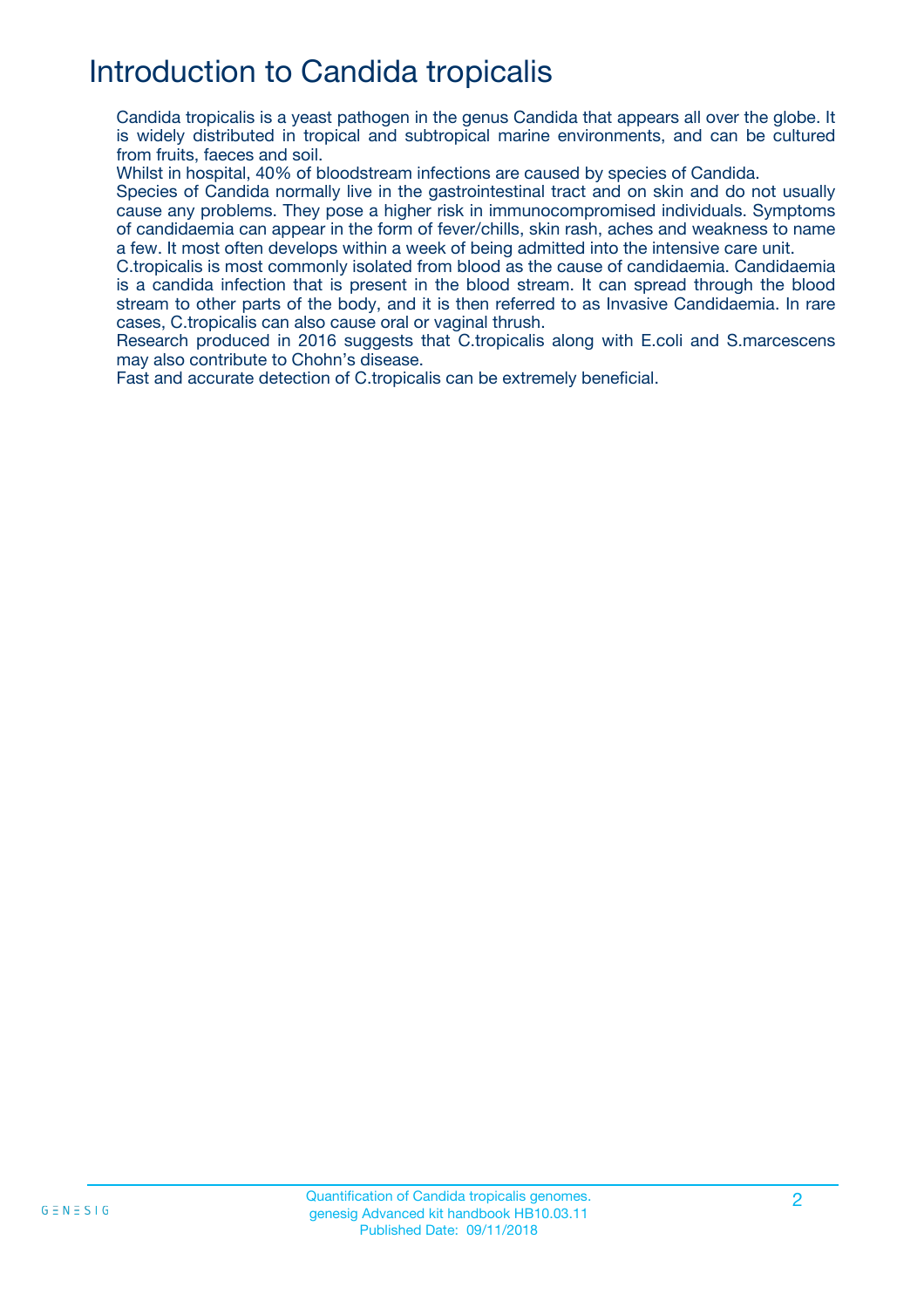# **Specificity**

The Primerdesign genesig Kit for Candida tropicalis (C.tropicalis) genomes is designed for the in vitro quantification of C.tropicalis genomes. The kit is designed to have a broad detection profile. Specifically, the primers represent 100% homology with over 95% of the NCBI database reference sequences available at the time of design.

The dynamics of genetic variation means that new sequence information may become available after the initial design. Primerdesign periodically reviews the detection profiles of our kits and when required releases new versions.

If you require further information, or have a specific question about the detection profile of this kit then please send an e.mail to enquiry@primerdesign.co.uk and our bioinformatics team will answer your question.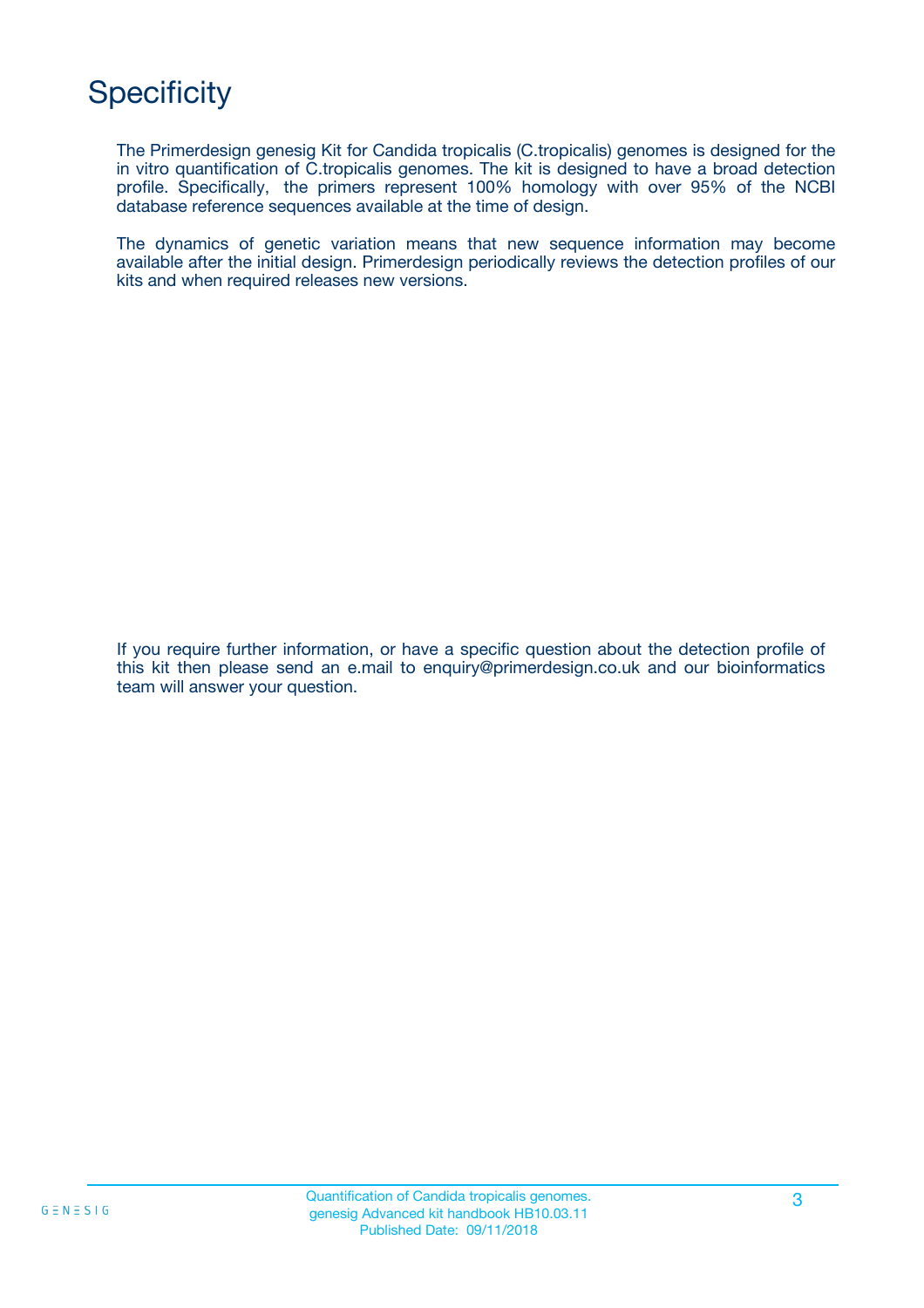## Kit contents

- **C.tropicalis specific primer/probe mix (150 reactions BROWN)** FAM labelled
- **C.tropicalis positive control template (for Standard curve RED)**
- **Internal extraction control primer/probe mix (150 reactions BROWN)** VIC labelled as standard
- **Internal extraction control DNA (150 reactions BLUE)**
- **Endogenous control primer/probe mix (150 reactions BROWN)** FAM labelled
- **RNase/DNase free water (WHITE)** for resuspension of primer/probe mixes
- **Template preparation buffer (YELLOW)** for resuspension of internal control template, positive control template and standard curve preparation

### Reagents and equipment to be supplied by the user

#### **Real-time PCR Instrument**

#### **Extraction kit**

This kit is recommended for use with genesig Easy DNA/RNA extraction kit. However, it is designed to work well with all processes that yield high quality RNA and DNA with minimal PCR inhibitors.

#### **oasig**TM **lyophilised or Precision**®**PLUS 2X qPCR Master Mix**

This kit is intended for use with oasig or PrecisionPLUS2X qPCR Master Mix.

**Pipettors and Tips**

**Vortex and centrifuge**

#### **Thin walled 1.5 ml PCR reaction tubes**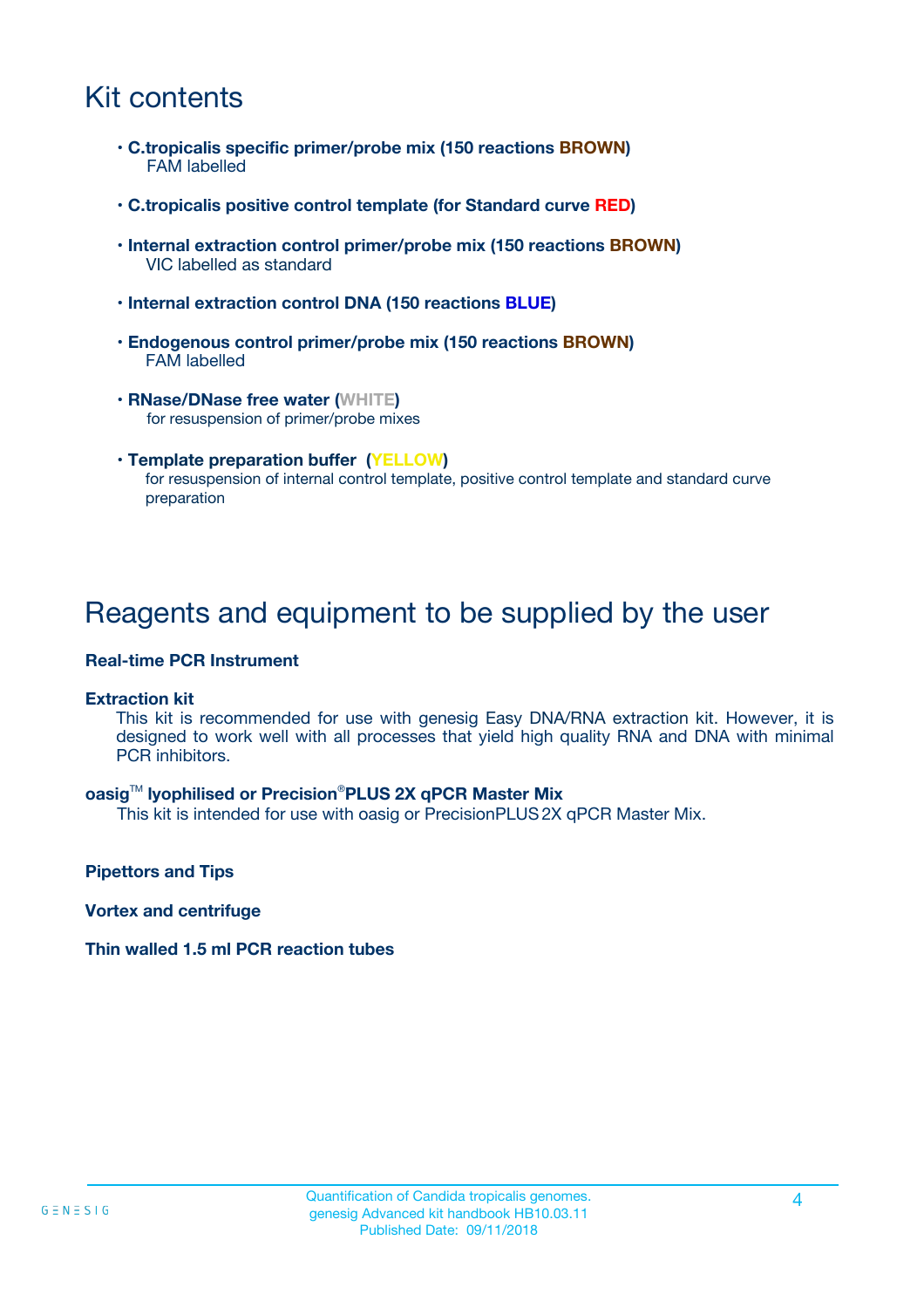### Kit storage and stability

This kit is stable at room temperature but should be stored at -20ºC on arrival. Once the lyophilised components have been resuspended they should not be exposed to temperatures above -20°C for longer than 30 minutes at a time and unnecessary repeated freeze/thawing should be avoided. The kit is stable for six months from the date of resuspension under these circumstances.

If a standard curve dilution series is prepared this can be stored frozen for an extended period. If you see any degradation in this serial dilution a fresh standard curve can be prepared from the positive control.

Primerdesign does not recommend using the kit after the expiry date stated on the pack.

### Suitable sample material

All kinds of sample material suited for PCR amplification can be used. Please ensure the samples are suitable in terms of purity, concentration, and DNA integrity (An internal PCR control is supplied to test for non specific PCR inhibitors). Always run at least one negative control with the samples. To prepare a negative-control, replace the template DNA sample with RNase/DNase free water.

### Dynamic range of test

Under optimal PCR conditions genesig C.tropicalis detection kits have very high priming efficiencies of >95% and can detect less than 100 copies of target template.

### Notices and disclaimers

This product is developed, designed and sold for research purposes only. It is not intended for human diagnostic or drug purposes or to be administered to humans unless clearly expressed for that purpose by the Food and Drug Administration in the USA or the appropriate regulatory authorities in the country of use. During the warranty period Primerdesign genesig detection kits allow precise and reproducible data recovery combined with excellent sensitivity. For data obtained by violation to the general GLP guidelines and the manufacturer's recommendations the right to claim under guarantee is expired. PCR is a proprietary technology covered by several US and foreign patents. These patents are owned by Roche Molecular Systems Inc. and have been sub-licensed by PE Corporation in certain fields. Depending on your specific application you may need a license from Roche or PE to practice PCR. Additional information on purchasing licenses to practice the PCR process may be obtained by contacting the Director of Licensing at Roche Molecular Systems, 1145 Atlantic Avenue, Alameda, CA 94501 or Applied Biosystems business group of the Applera Corporation, 850 Lincoln Centre Drive, Foster City, CA 94404. In addition, the 5' nuclease assay and other homogeneous amplification methods used in connection with the PCR process may be covered by U.S. Patents 5,210,015 and 5,487,972, owned by Roche Molecular Systems, Inc, and by U.S. Patent 5,538,848, owned by The Perkin-Elmer Corporation.

## Trademarks

Primerdesign™ is a trademark of Primerdesign Ltd.

genesig $^\circledR$  is a registered trademark of Primerdesign Ltd.

The PCR process is covered by US Patents 4,683,195, and 4,683,202 and foreign equivalents owned by Hoffmann-La Roche AG. BI, ABI PRISM® GeneAmp® and MicroAmp® are registered trademarks of the Applera Genomics (Applied Biosystems Corporation). BIOMEK® is a registered trademark of Beckman Instruments, Inc.; iCycler™ is a registered trademark of Bio-Rad Laboratories, Rotor-Gene is a trademark of Corbett Research. LightCycler™ is a registered trademark of the Idaho Technology Inc. GeneAmp®, TaqMan® and AmpliTaqGold® are registered trademarks of Roche Molecular Systems, Inc., The purchase of the Primerdesign™ reagents cannot be construed as an authorization or implicit license to practice PCR under any patents held by Hoffmann-LaRoche Inc.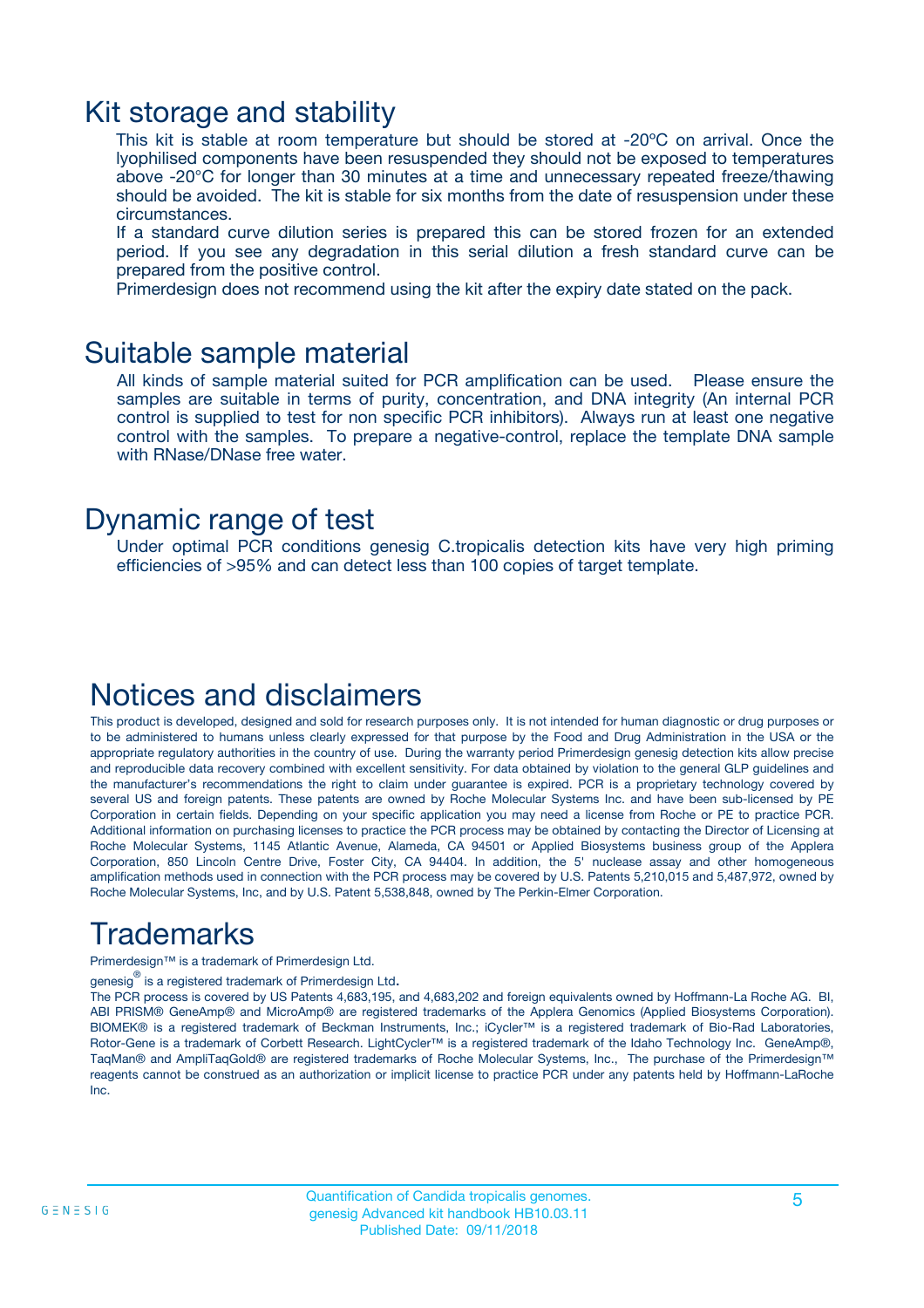### Principles of the test

#### **Real-time PCR**

A C.tropicalis specific primer and probe mix is provided and this can be detected through the FAM channel.

The primer and probe mix provided exploits the so-called TaqMan® principle. During PCR amplification, forward and reverse primers hybridize to the C.tropicalis DNA. A fluorogenic probe is included in the same reaction mixture which consists of a DNA probe labeled with a 5`-dye and a 3`-quencher. During PCR amplification, the probe is cleaved and the reporter dye and quencher are separated. The resulting increase in fluorescence can be detected on a range of qPCR platforms.

#### **Positive control**

For copy number determination and as a positive control for the PCR set up, the kit contains a positive control template. This can be used to generate a standard curve of C.tropicalis copy number / Cq value. Alternatively the positive control can be used at a single dilution where full quantitative analysis of the samples is not required. Each time the kit is used, at least one positive control reaction must be included in the run. A positive result indicates that the primers and probes for detecting the target C.tropicalis gene worked properly in that particular experimental scenario. If a negative result is obtained the test results are invalid and must be repeated. Care should be taken to ensure that the positive control does not contaminate any other kit component which would lead to false-positive results. This can be achieved by handling this component in a Post PCR environment. Care should also be taken to avoid cross-contamination of other samples when adding the positive control to the run. This can be avoided by sealing all other samples and negative controls before pipetting the positive control into the positive control well.

#### **Negative control**

To validate any positive findings a negative control reaction should be included every time the kit is used. For this reaction the RNase/DNase free water should be used instead of template. A negative result indicates that the reagents have not become contaminated while setting up the run.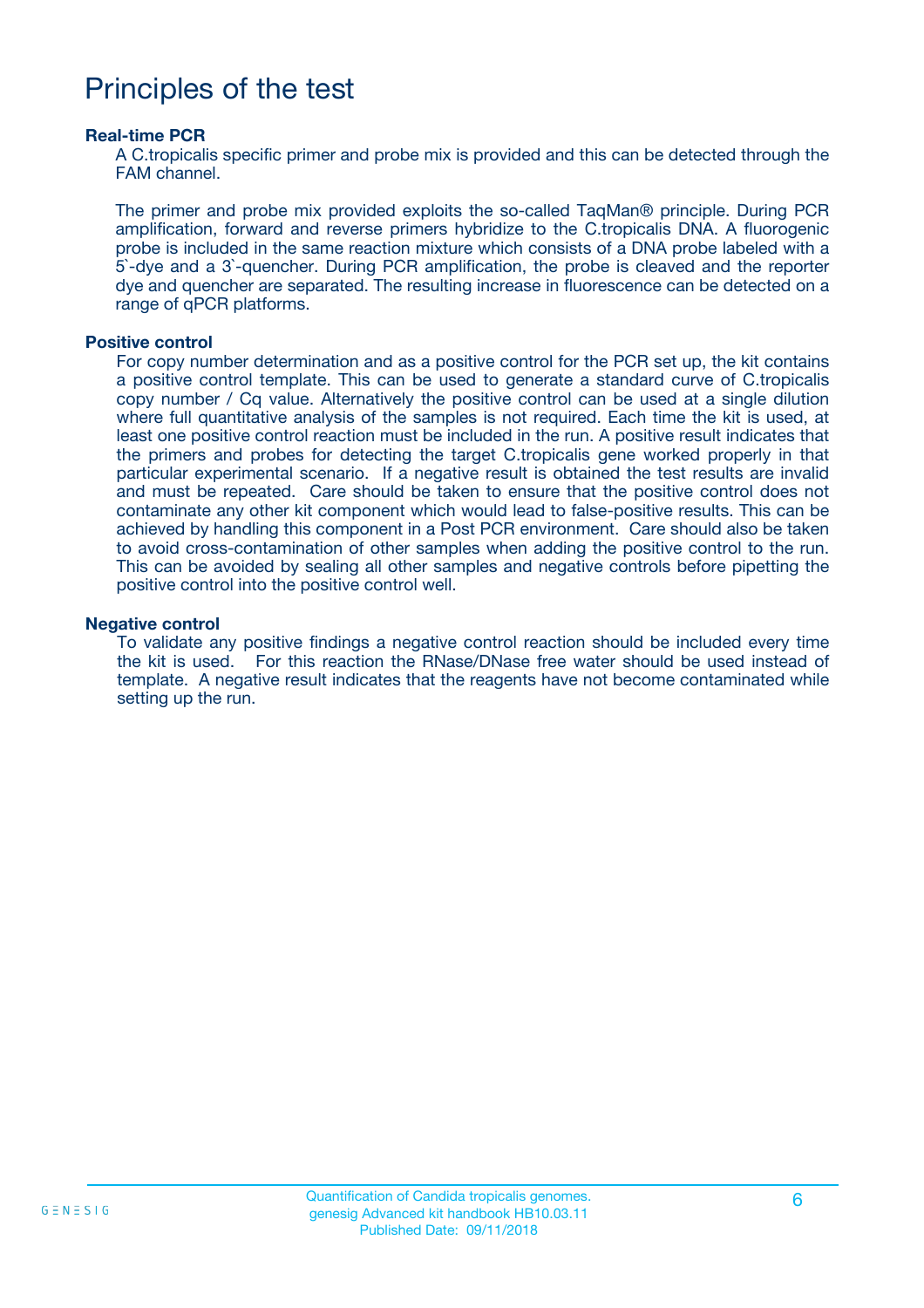#### **Internal DNA extraction control**

When performing DNA extraction, it is often advantageous to have an exogenous source of DNA template that is spiked into the lysis buffer. This control DNA is then co-purified with the sample DNA and can be detected as a positive control for the extraction process. Successful co-purification and qPCR for the control DNA also indicates that PCR inhibitors are not present at a high concentration.

A separate primer and probe mix are supplied with this kit to detect the exogenous DNA using qPCR. The primers are present at PCR limiting concentrations which allows multiplexing with the target sequence primers. Amplification of the control DNA does not interfere with detection of the C.tropicalis target DNA even when present at low copy number. The Internal control is detected through the VIC channel and gives a Cq value of 28+/-3.

#### **Endogenous control**

To confirm extraction of a valid biological template, a primer and probe mix is included to detect an endogenous gene. Detection of the endogenous control is through the FAM channel and it is NOT therefore possible to perform a multiplex with the C.tropicalis primers. A poor endogenous control signal may indicate that the sample did not contain sufficient biological material.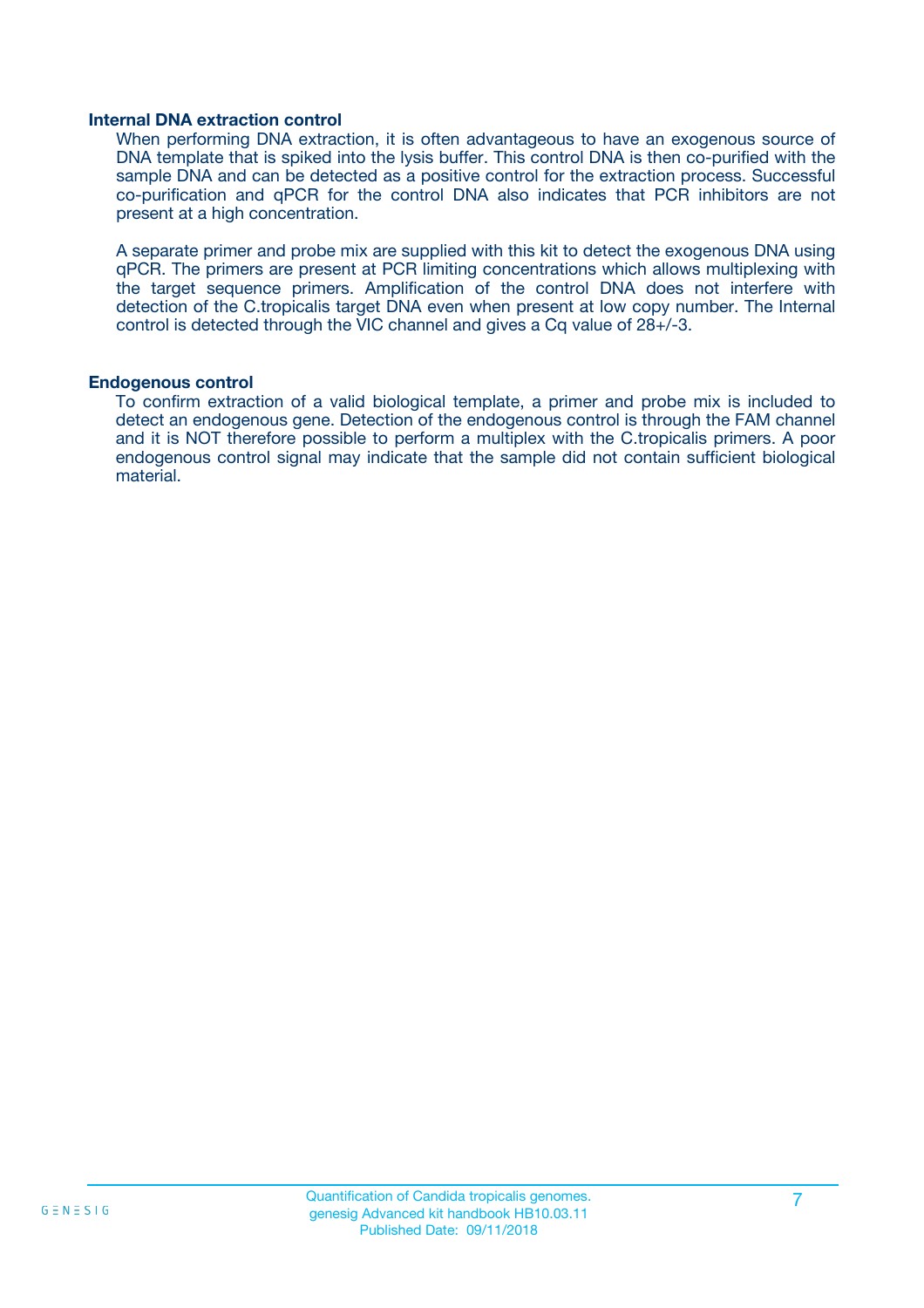### Resuspension protocol

To minimize the risk of contamination with foreign DNA, we recommend that all pipetting be performed in a PCR clean environment. Ideally this would be a designated PCR lab or PCR cabinet. Filter tips are recommended for all pipetting steps.

- **1. Pulse-spin each tube in a centrifuge before opening.** This will ensure lyophilised primer and probe mix is in the base of the tube and is not spilt upon opening the tube.
- **2. Resuspend the primer/probe mixes in the RNase/DNase free water supplied, according to the table below:**

To ensure complete resuspension, vortex each tube thoroughly.

| Component - resuspend in water                       |             |  |
|------------------------------------------------------|-------------|--|
| <b>Pre-PCR pack</b>                                  |             |  |
| C.tropicalis primer/probe mix (BROWN)                | $165$ µl    |  |
| Internal extraction control primer/probe mix (BROWN) | $165$ $\mu$ |  |
| Endogenous control primer/probe mix (BROWN)          | 165 µl      |  |

**3. Resuspend the internal control template and positive control template in the template preparation buffer supplied, according to the table below:** To ensure complete resuspension, vortex each tube thoroughly.

| Component - resuspend in template preparation buffer |  |  |  |
|------------------------------------------------------|--|--|--|
| <b>Pre-PCR heat-sealed foil</b>                      |  |  |  |
| Internal extraction control DNA (BLUE)               |  |  |  |
| <b>Post-PCR heat-sealed foil</b>                     |  |  |  |
| C.tropicalis Positive Control Template (RED) *       |  |  |  |

\* This component contains high copy number template and is a VERY significant contamination risk. It must be opened and handled in a separate laboratory environment, away from the other components.

### DNA extraction

The internal extraction control DNA can be added either to the DNA lysis/extraction buffer or to the DNA sample once it has been resuspended in lysis buffer.

**DO NOT add the internal extraction control DNA directly to the unprocessed biological sample as this will lead to degradation and a loss in signal.**

- **1. Add 4µl of the Internal extraction control DNA (BLUE) to each sample in DNA lysis/extraction buffer per sample.**
- **2. Complete DNA extraction according to the manufacturers protocols.**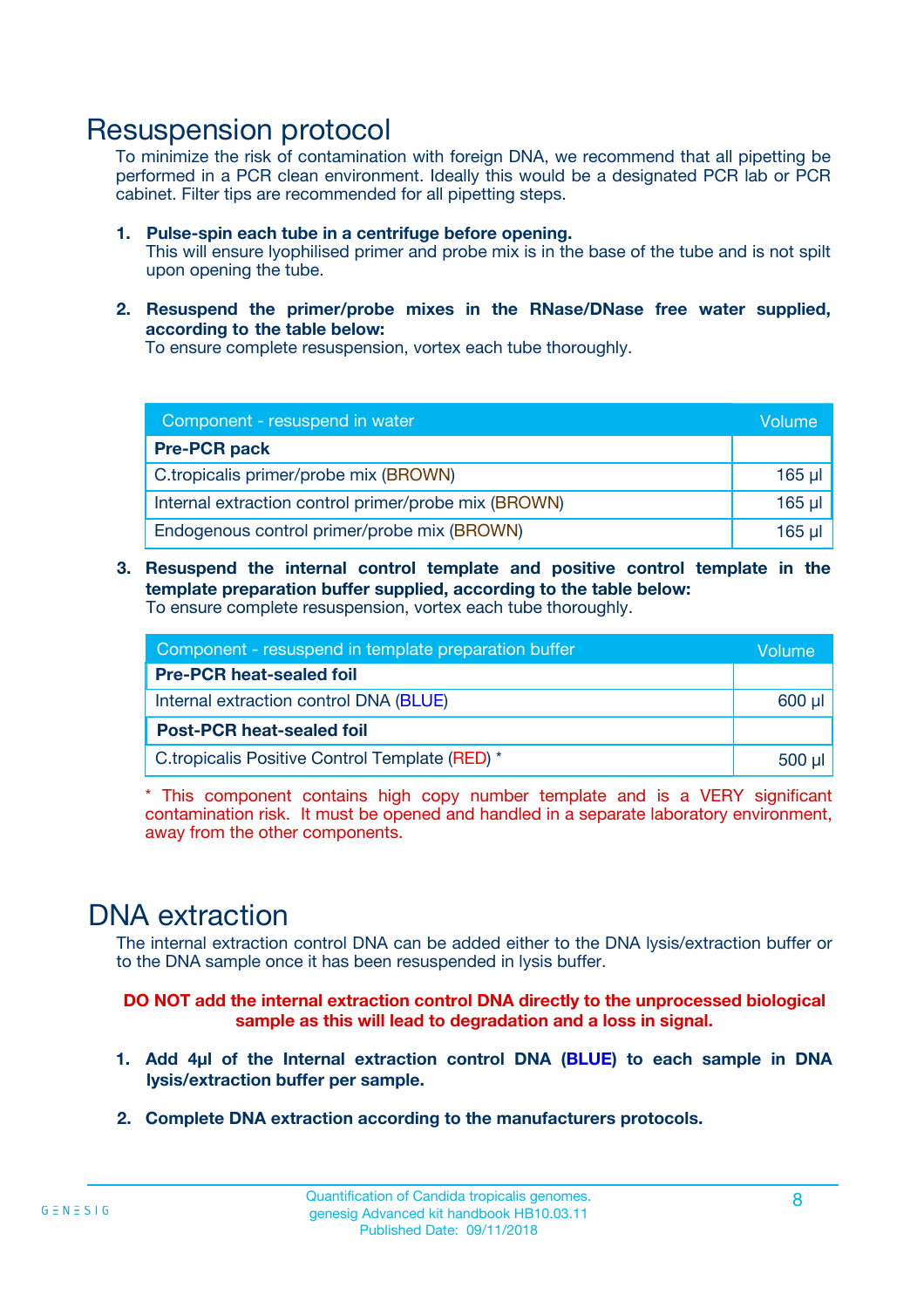# qPCR detection protocol

**1. For each DNA sample prepare a reaction mix according to the table below:** Include sufficient reactions for positive and negative controls.

| Component                                            | Volume   |
|------------------------------------------------------|----------|
| oasig or PrecisionPLUS 2X qPCR Master Mix            | $10 \mu$ |
| C.tropicalis primer/probe mix (BROWN)                | 1 µI     |
| Internal extraction control primer/probe mix (BROWN) | 1 µl     |
| <b>RNase/DNase free water (WHITE)</b>                | $3 \mu$  |
| <b>Final Volume</b>                                  | 15 µl    |

**2. For each DNA sample prepare an endogenous control reaction according to the table below (Optional):**

**This control reaction will provide useful information regarding the quality of the biological sample.**

| Component                                   | Volume   |
|---------------------------------------------|----------|
| oasig or PrecisionPLUS 2X qPCR Master Mix   | $10 \mu$ |
| Endogenous control primer/probe mix (BROWN) | 1 µI     |
| <b>RNase/DNase free water (WHITE)</b>       | $4 \mu$  |
| <b>Final Volume</b>                         | 15 µl    |

- **3. Pipette 15µl of each mix into individual wells according to your qPCR experimental plate set up.**
- **4. Prepare sample DNA templates for each of your samples.**
- **5. Pipette 5µl of DNA template into each well, according to your experimental plate set up.**

For negative control wells use 5µl of RNase/DNase free water. The final volume in each well is 20ul.

**6. If a standard curve is included for quantitative analysis, prepare a reaction mix according to the table below:**

| Component                                 | Volume  |
|-------------------------------------------|---------|
| oasig or PrecisionPLUS 2X qPCR Master Mix | 10 µl   |
| C.tropicalis primer/probe mix (BROWN)     | 1 µI    |
| <b>RNase/DNase free water (WHITE)</b>     | $4 \mu$ |
| <b>Final Volume</b>                       | 15 µl   |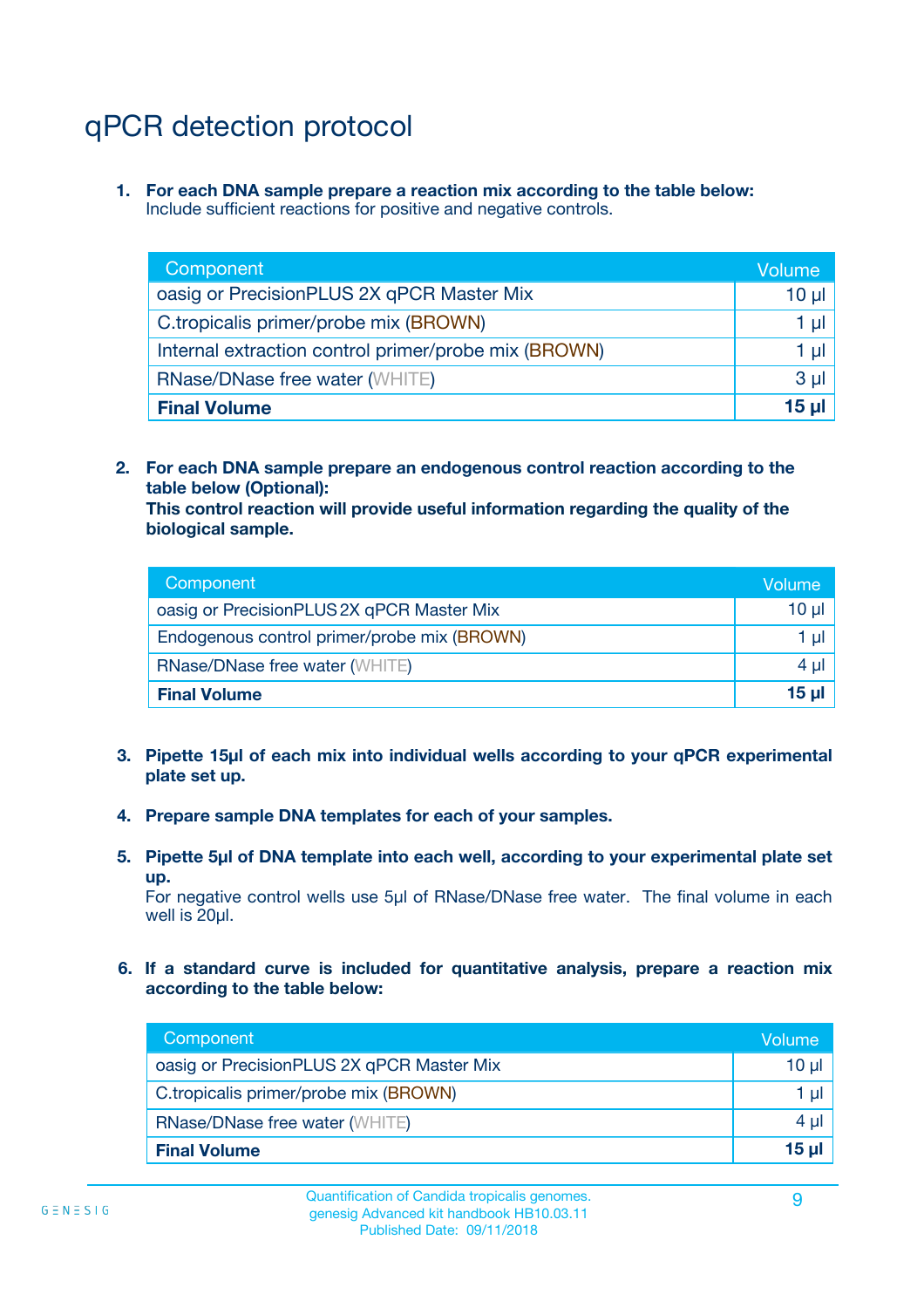#### **7. Preparation of standard curve dilution series.**

- 1) Pipette 90µl of template preparation buffer into 5 tubes and label 2-6
- 2) Pipette 10µl of Positive Control Template (RED) into tube 2
- 3) Vortex thoroughly
- 4) Change pipette tip and pipette 10µl from tube 2 into tube 3
- 5) Vortex thoroughly

Repeat steps 4 and 5 to complete the dilution series

| <b>Standard Curve</b>         | <b>Copy Number</b>     |
|-------------------------------|------------------------|
| Tube 1 Positive control (RED) | $2 \times 10^5$ per µl |
| Tube 2                        | $2 \times 10^4$ per µl |
| Tube 3                        | $2 \times 10^3$ per µl |
| Tube 4                        | $2 \times 10^2$ per µl |
| Tube 5                        | 20 per µl              |
| Tube 6                        | 2 per µl               |

**8. Pipette 5µl of standard template into each well for the standard curve according to your experimental plate set up.**

#### The final volume in each well is 20µl.

## qPCR amplification protocol

Amplification conditions using oasig or PrecisionPLUS 2X qPCR Master Mix.

|             | <b>Step</b>       | <b>Time</b>     | Temp    |
|-------------|-------------------|-----------------|---------|
|             | Enzyme activation | 2 min           | 95 °C   |
| Cycling x50 | Denaturation      | 10 <sub>s</sub> | 95 $°C$ |
|             | DATA COLLECTION * | 60 s            | 60 °C   |

\* Fluorogenic data should be collected during this step through the FAM and VIC channels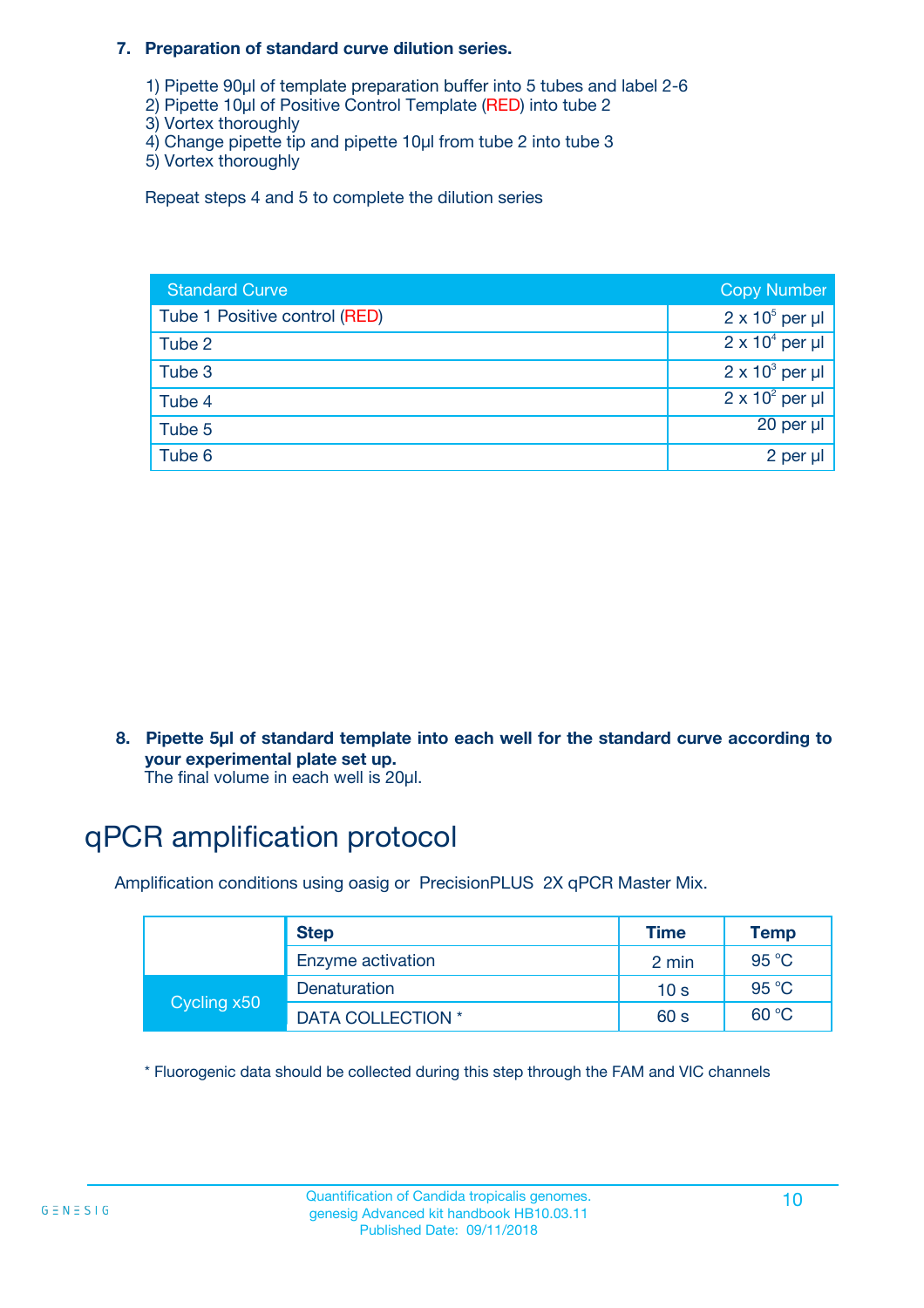# Interpretation of results

| <b>Target</b><br>(FAM) | <b>Internal</b><br>control<br>(NIC) | <b>Positive</b><br>control | <b>Negative</b><br>control | Interpretation                                                                                                  |
|------------------------|-------------------------------------|----------------------------|----------------------------|-----------------------------------------------------------------------------------------------------------------|
| $\leq 30$              | $+ 1 -$                             | ÷                          |                            | <b>POSITIVE QUANTITATIVE RESULT</b><br>calculate copy number                                                    |
| > 30                   | ٠                                   | ÷                          |                            | <b>POSITIVE QUANTITATIVE RESULT</b><br>calculate copy number                                                    |
| > 30                   |                                     | ÷                          |                            | <b>POSITIVE QUALITATIVE RESULT</b><br>do not report copy number as this<br>may be due to poor sample extraction |
|                        | ÷                                   | ÷                          |                            | <b>NEGATIVE RESULT</b>                                                                                          |
| $+ 1 -$                | $+ 1 -$                             | ÷                          | $\leq$ 35                  | <b>EXPERIMENT FAILED</b><br>due to test contamination                                                           |
| $+$ / -                | $+ 1 -$                             | ÷                          | > 35                       | $\star$                                                                                                         |
|                        |                                     | ÷                          |                            | <b>SAMPLE PREPARATION FAILED</b>                                                                                |
|                        |                                     |                            | $+$ /                      | <b>EXPERIMENT FAILED</b>                                                                                        |

Positive control template (**RED**) is expected to amplify between Cq 16 and 23. Failure to satisfy this quality control criterion is a strong indication that the experiment has been compromised.

\*Where the test sample is positive and the negative control is positive with a  $Ca > 35$ , the sample must be reinterpreted based on the relative signal strength of the two results:



If the sample amplifies  $> 5$  Cq earlier than the negative control then the sample should be reinterpreted (via the table above) with the negative control verified as negative.



If the sample amplifies  $< 5$  Cq earlier than the negative control then the positive sample result is invalidated and<br>the result should be determined  $the$  result should be inconclusive due to test contamination. The test for this sample should be repeated.